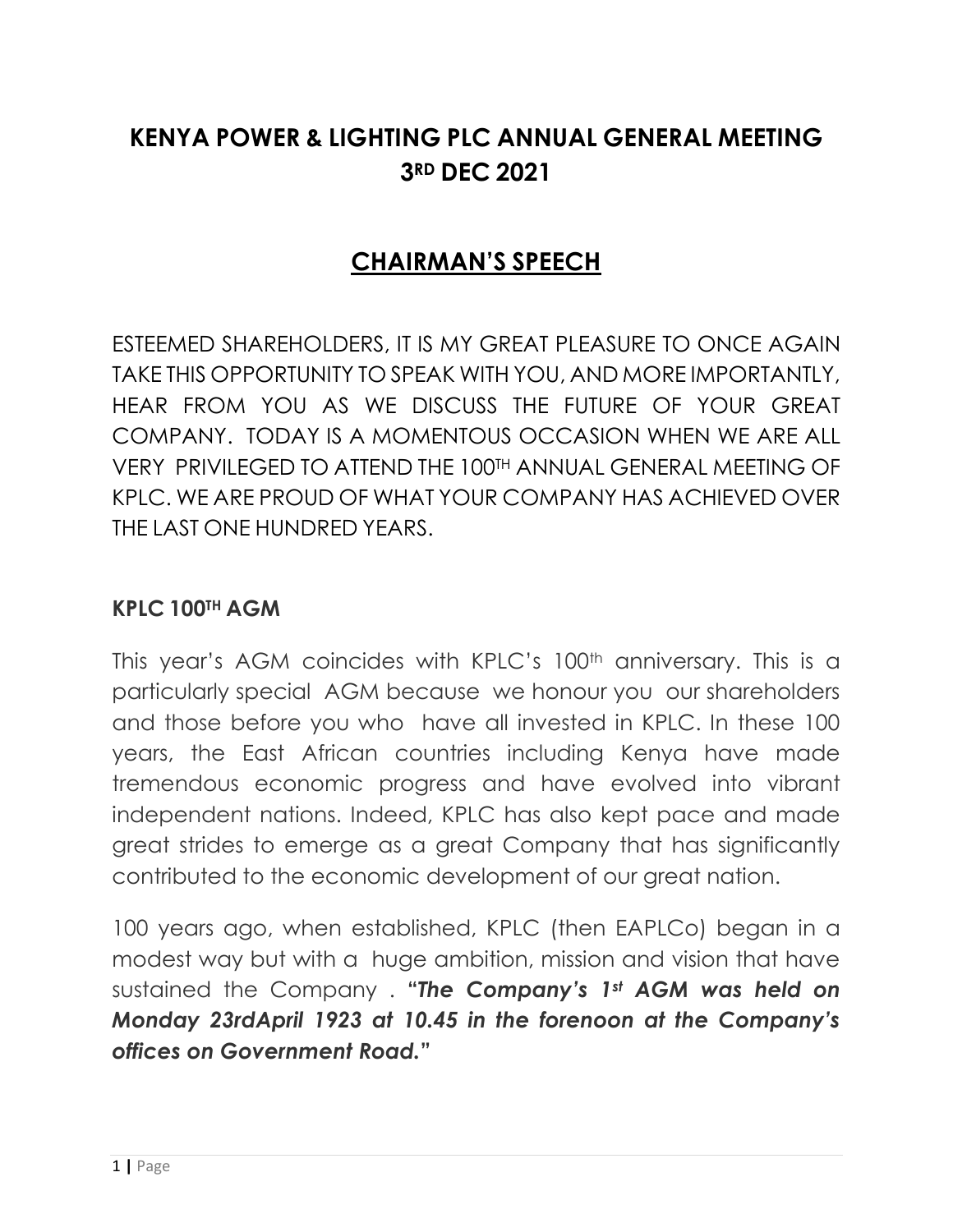The Company will be publishing a number of articles in the coming months to celebrate this great achievement and to honor those before us who made tremendous contributions to the sustainability of our Company .

# **REFLECTING ACHIEVEMENTS IN 2O21**

Returning to the present, 2021 has been a very productive year for us. While I cannot mention all our achievements in this short time, let me highlight a few.

In the 18 months that I and my fellow Board members have had the privilege of serving on the Board of this august organization, we have listened to:

- Our customers;
- Our partners;
- Our financiers:
- And most important to you, our shareholders.

We have heard your counsel that the Company adopts urgent reforms, and charts a new path and conquer new frontiers, and claim its rightful place as the crown jewel in Kenya's economy .

I would, therefore, like to acknowledge and appreciate the confidence that you continue to demonstrate in your Company because you recognize the strategically important role this organization plays in the realization of the aspirations of Kenyans.

We all recognize that Kenya Power is a colossus that spans our economy and that we should harness and support its growth. I want to assure you that as we mark 100 years of service to Kenyans we are on course to implementing strategies for an efficient, agile and stable company that will deliver excellent services at an affordable cost.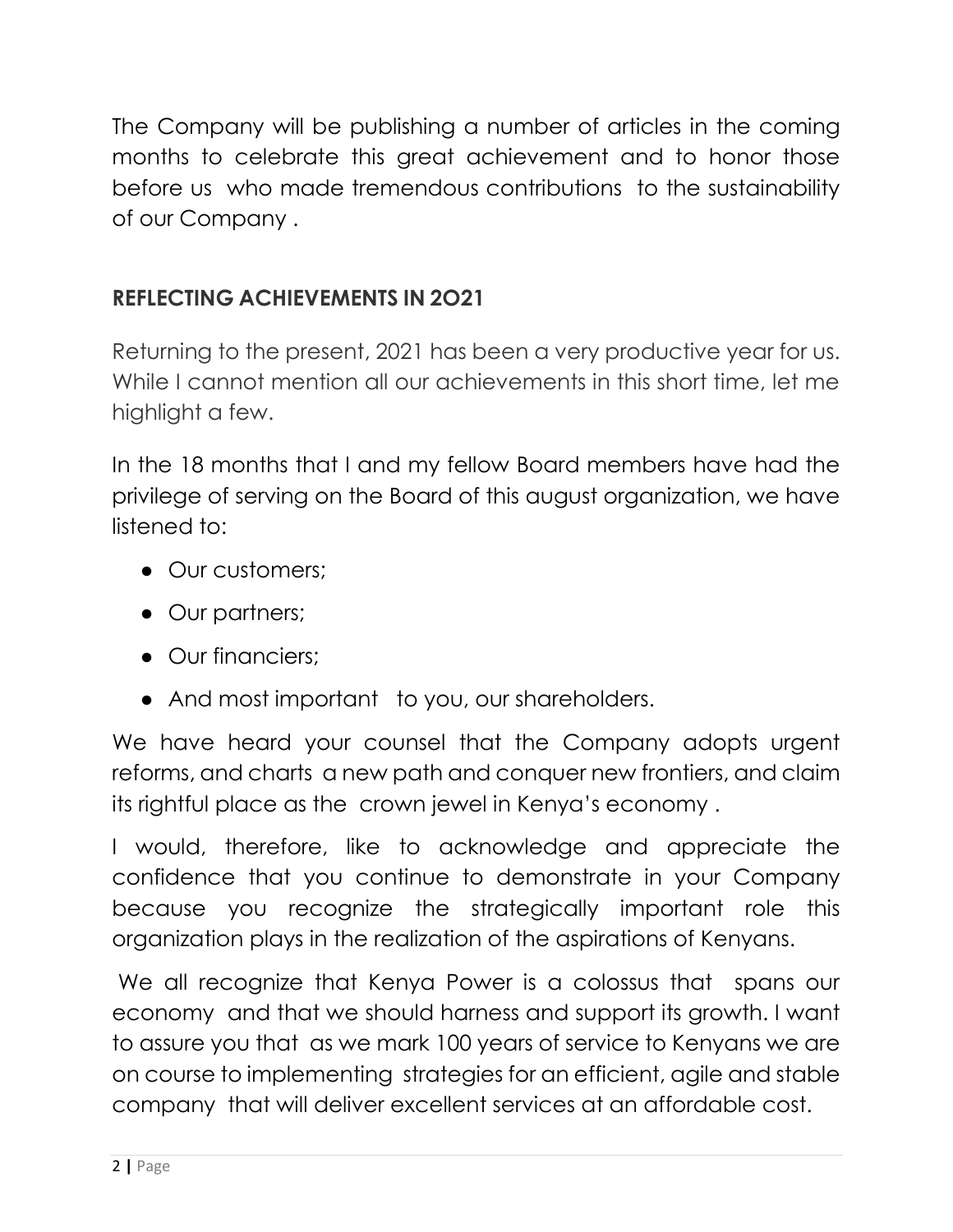# **Esteemed shareholders, ladies and gentlemen**

In the year under review, the Board oversaw the implementation of a turn-around strategy to guide the Company's return to sustainable profitability and growth. The strategy is premised on improving customer experience, reducing the cost of electricity, enhancing sales growth, increasing revenue collection, prudent cost management, and reducing system losses.

Your Company, despite operating in a tough macro-economic environment, and within a daunting operating and governance framework that has tested the resilience and resolve of the Board, recorded **a historic 216% YoY growth in profit before tax of Kshs.8.2 billion, compared to a loss before tax of Kshs.7.04 billion the previous year.** This strong performance is a clear indication that Kenya Power is a solid business with enormous prospects for growth that we should all support and protect.

### **Esteemed shareholders**

KPLC will be the keystone of the Kenyan economy if it is allowed to thrive and function as a business. Unfortunately, your Company had become a gravy train for all and sundry, a vehicle for all sorts of untenable and unviable projects, operational and procurement schemes and scams that ended up draining Kenya Power's ressources, which in turn imperiled the Company's ability to survive as a going concern. The financial and economic cost of the overprocurement of overpriced and poor quality goods, works and services is borne by you, the owners of the Company, and by the *wananchi* who need energy to power their economic endeavours. This is the reason that tshareholders have not received any dividends for many years, and is also the reason why KPLC and *wananchi* are *paying through their nose* for electricity which is a commodity that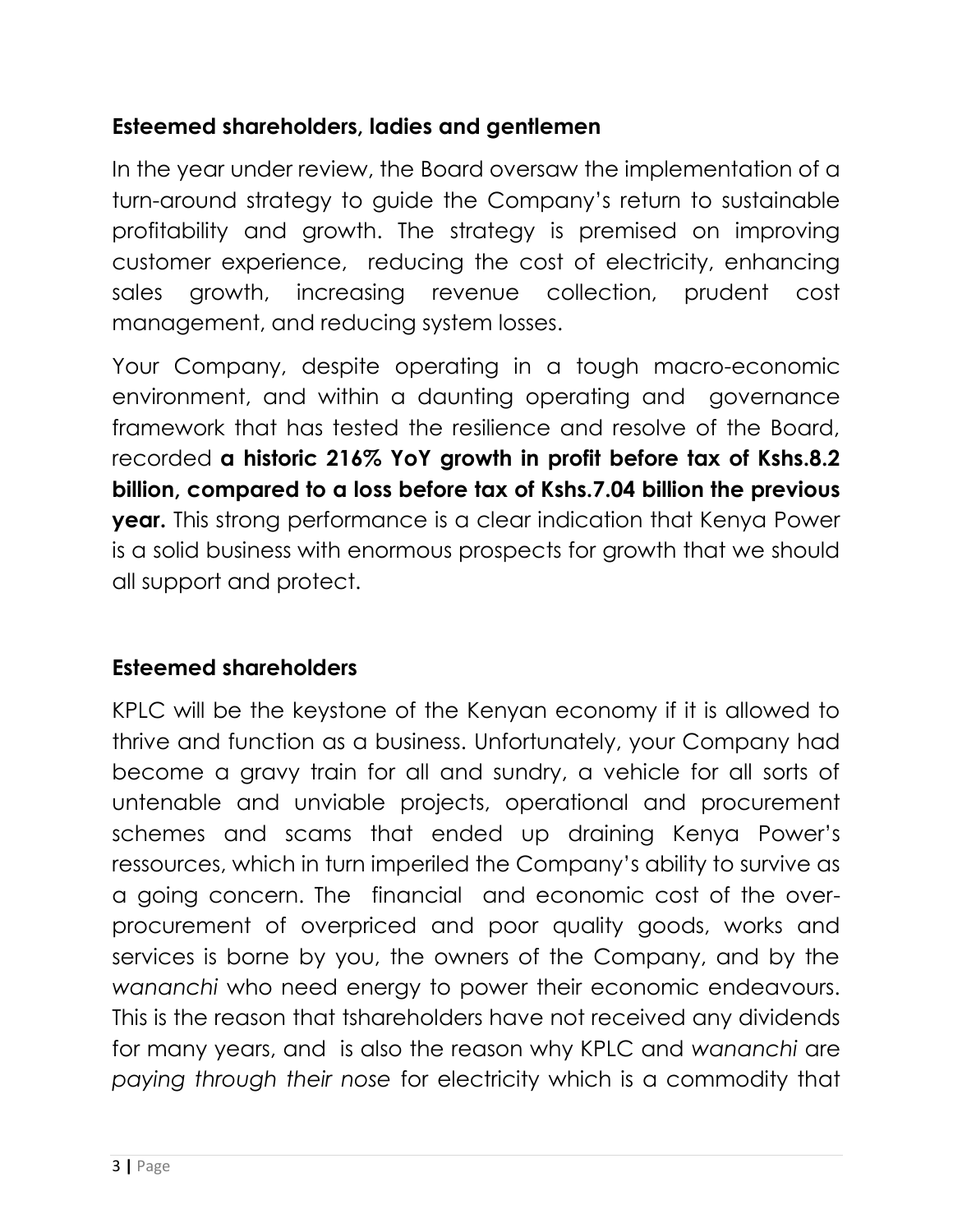should be readily accessible to and affordable by all. We must liberate the Company and consequently, the Kenyan economy from this burden.

We are therefore, implementing a stringent cost management policy that is premised on: proper planning by prioritizing critical initiatives with a clear return on investment, adherence to international standards for all equipment purchases, and engaging only those partners who commit to deliver the highest quality and value for money for all the goods , works and services we procure.

We have to start on a clean slate with the development of standards, specifications and procurement frameworks that will ensure we get the highest quality goods and services. We are overhauling the procurement and asset disposal processes to anchor them on the principles of value for money, international standards, best quality, professionalism, integrity and accountability. This will require radical surgery and innovative approaches to procurement, inventory management and logistics. These reforms will continue to increase procurement efficiency and the quality of equipment, consultants and contractors, and further simplify procurement procedures with more flexibility, transparency, and the use of high-level technology.

We have also commissioned forensic audits in various departments of the Company to identify areas of waste and loss and to facilitate the implementation of remedial measures as part of the business reform and restructuring process.

The financial restricting process will continue and has so far reduced the funding costs by 27%. However, the depreciation of the Kenya shilling will pose a strain on your Company's resources due to the high level of foreign currency commercial loans and the payments to IPPs.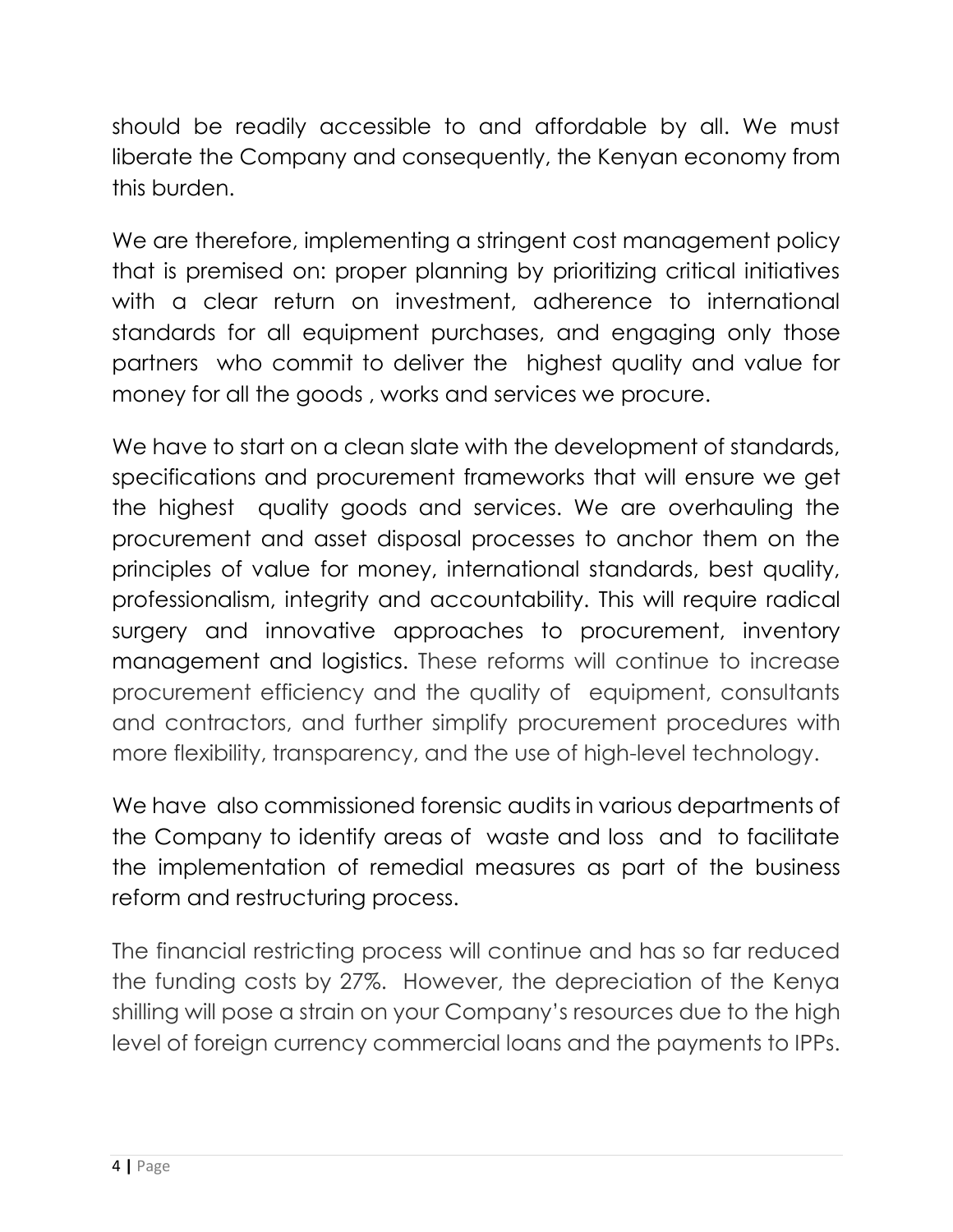We initiated long overdue IT reforms, which will improve KPLCs billing, institutional procurement, treasury operations, and Human Resources Management Systems. We have also started strengthening our internal IT security and mobility and we have approved a plan for strengthening our organizational resilience. In addition, we have undertaken l human resources initiatives, which include the complete review of our Human Resource instruments, and organization structure. We will continue our pursuit of HR reforms in the coming year to ensure that KPLC remains an employer of choice for attracting, retaining, and developing top quality talent. We also promise to continue our efforts to ensure and maintain a good and productive work environment at KPLC.

#### Esteemed shareholders

Despite all efforts to streamline the Company, the cost of electricity threatens the financial sustainability of your Company and will continue to do so unless deliberate measures are implemented to reduce the cost and to restructure the PPAs. With the privatization of energy generation, KPLC generation assets were transferred to KENGEN and other companies. IPPs were licensed to generate energy and It was expected that this privatization of generation of electricity would **reduce the cost of power** to *wananchi* and relieve the Government from providing subsidies. Regrettably, **these lofty goals remain a mirage. The cost of power has consistently increased even**  with the increase of supply. The cost of electricity is the most significant threat to the Company's viability. It constitutes a significant drain on Government resources and is a major impediment to the economic aspirations of Kenya and her people. Affordable electricity would spur economic growth, improve customer satisfaction, drive demand thus increasing sales and enabling KPLC to have the resources to improve the grid and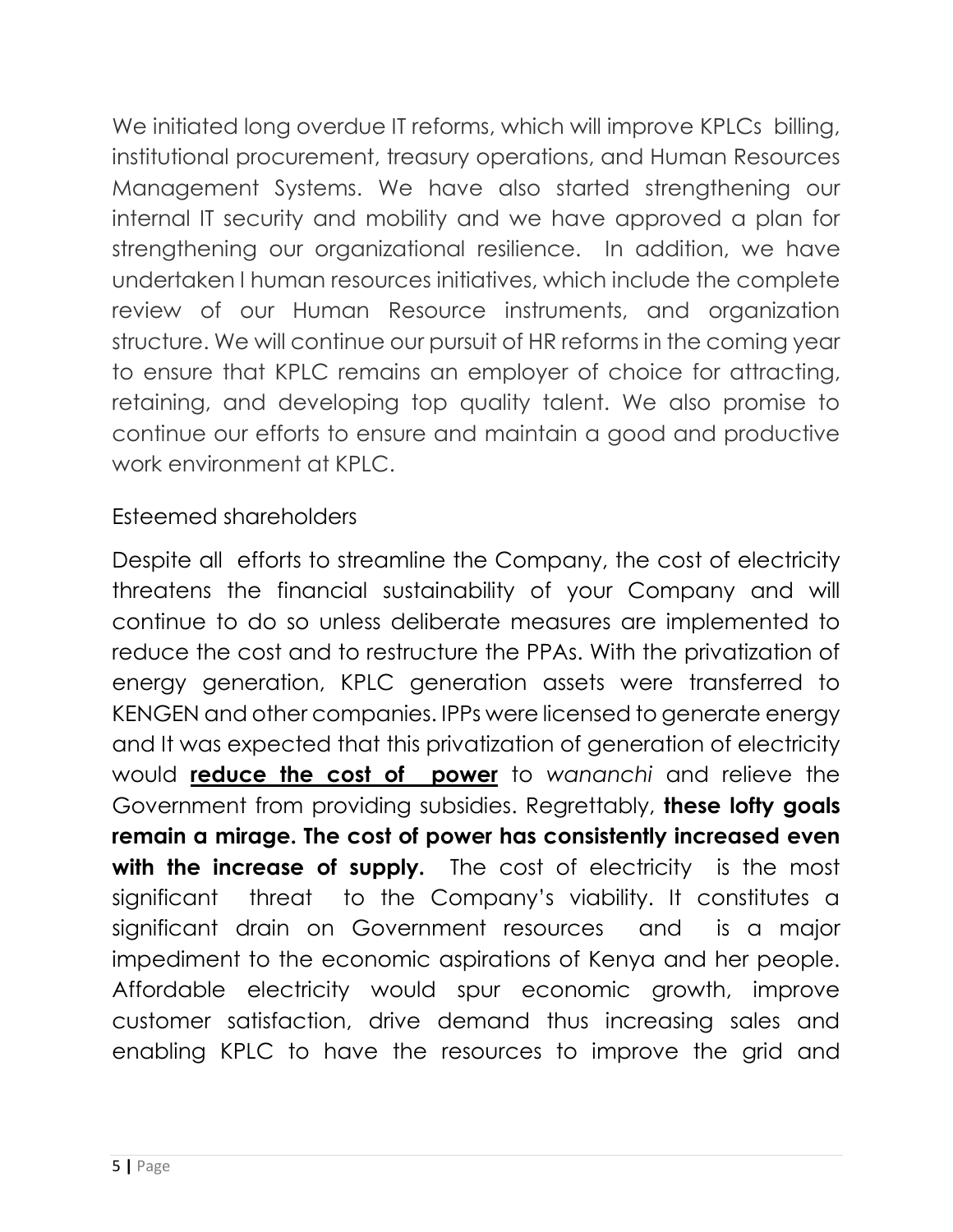infrastructure network and ultimately deliver value to Kenyans and the shareholders.

The board recognizes that the reduction of the cost of electricity must remain our key focus. I am therefore pleased to say that, as promised in our last AGM, the Board of Directors did not seek an increased revision of the electricity tariff, in FY2020/21. Instead, we have maintained our tariff at the same rate and are diligently working to ensure that the cost of power is reduced this FY2021/22. To achieve this, we will continue to work with all stakeholders, including our sister agencies and the Government, to deliver on this important promise to Kenyans.

Whilst doing so, we will take due care to protect the Company's financial position by adopting innovative strategies that will increase the performance of its core business lines, while pursuing a robust revenue diversification programme. This strategy has already delivered positive results for the last financial year. **We are counting on the goodwill and support of suppliers of electricity and expect that they will undertake appropriate measure in their busineeses to reduce the cost of electricity significantly ..**

# **Esteemed shareholders**:

We all know that integrity is the bedrock of any society or business and your Company is no exception. We are working at infusing best practices, hygiene, ethics and efficiency across the business. It is not lost on us that this a daunting task requiring resolve and tenacity from all. **The Board is acutely aware that those invested in the status quo will do all that is possible to retain and maintain their gravy train to the detriment of the common good.. They have already shown their ability** . While appealing to those are so minded to have a "Damascus" moment we are focused on the task ahead. The fate of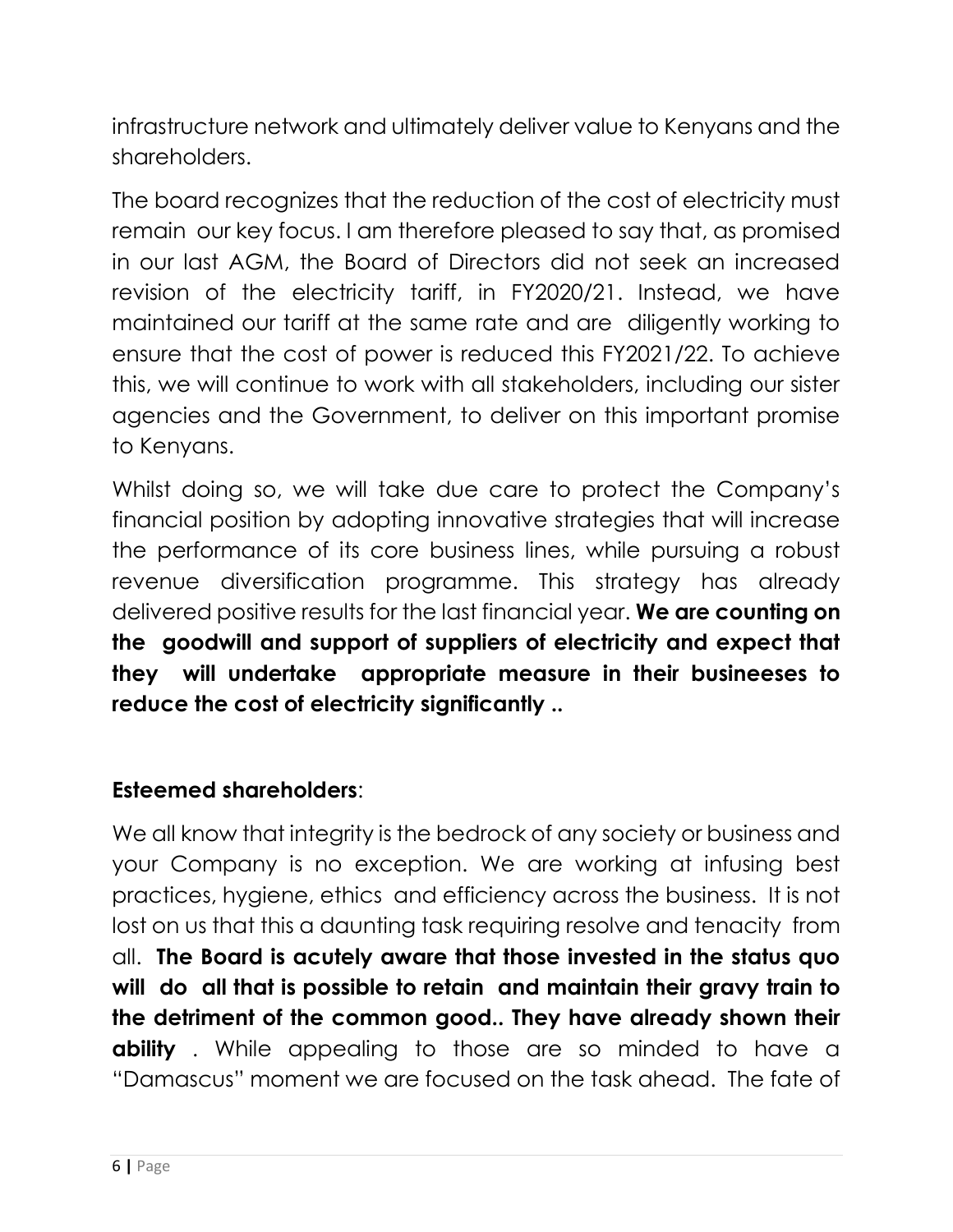our National economy and the social well being of our descendants is at stake. You the shareholders, our staff, the Government and the people of Kenya as a whole, must be brought to bear on this assignment in the interest of the nation. We are counting on your support.

**Esteemed shareholders** Let me now turn to the topical subject of Power Purchase Agreements (PPAs) with Independent Power Producers (IPPs).

Shareholders will be aware of the recent Report by the **Presidential Taskforce on PPAs** which was submitted to HE President Kenyatta at the end of September, and whose recommendations are currently being implemented.

In light of extensive media and expert commentary on the Report and especially on the recommendations' implications for the future of your Company, it is critical that shareholders are fully in the picture about the context that led to this Report.

Upon taking office last year, the Board undertook a review of, among other things, KPLC's financial position and prospects, and concluded that your Company's future was imperiled both by the terms of existing PPAs with IPPs, and by the pipeline of potential PPAs that were then under consideration. The Board's concern was that KPLC was already burdened by the current cost of power purchased from IPPs and the challenge this cost posed to the economy when passed on to consumers; and that the Company would not be able to on-sell additional power from new PPAs to Kenyans at viable prices. The Board's appeal to the Kenya Government, as KPLC's principal shareholder, was that it was imperative to have an intensive review of the terms of existing PPAs, with a view, not only to reviewing these terms, but also to putting together a structure for KPLC entering into future PPAs that would ensure the financial sustainability of KPLC and,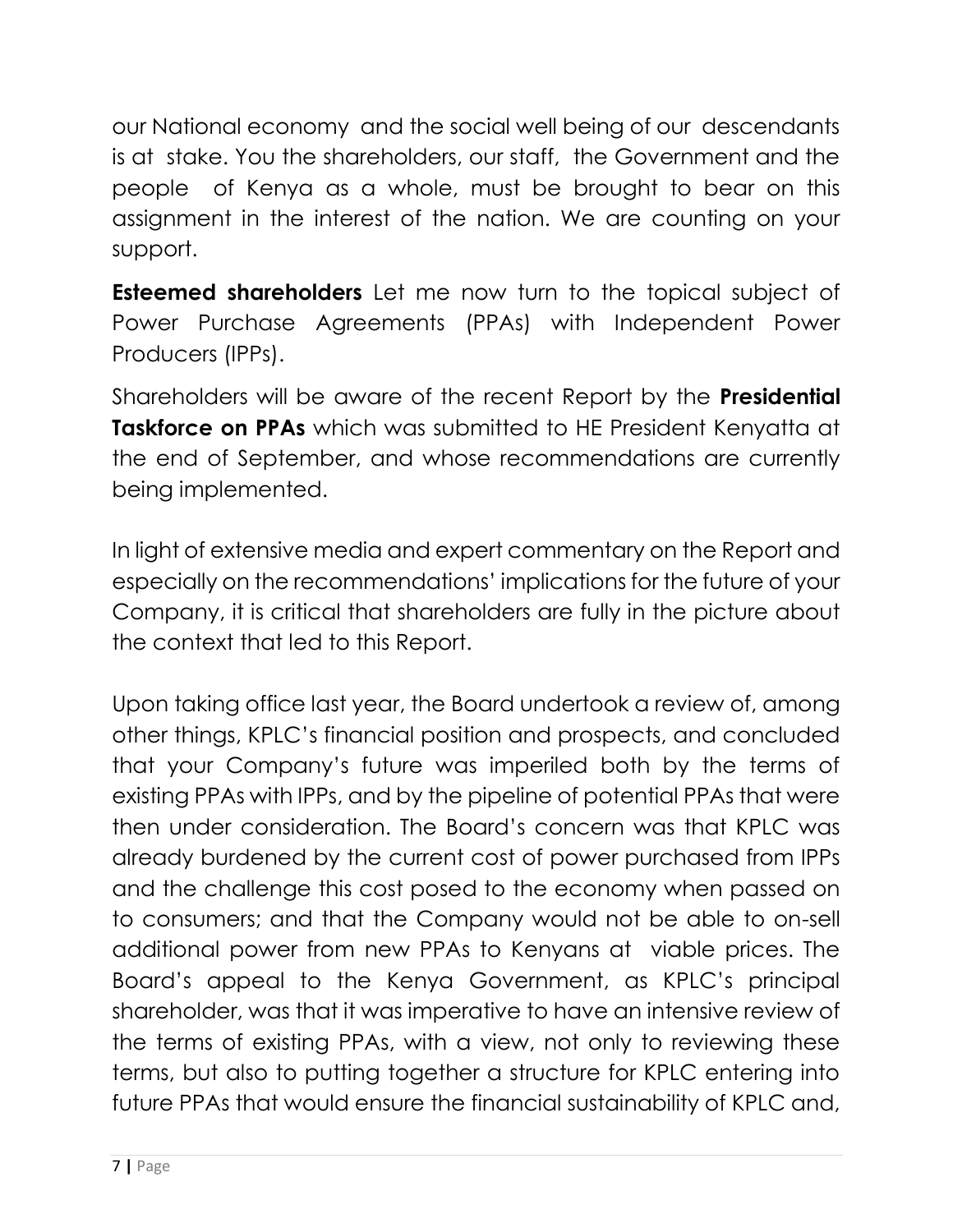by extension, support Kenya's economic development. The Government accepted the Board's position and proceeded to commission the Taskforce, whose recommendations the Government accepted and directed Implementing Agencies, among them KPLC, to adopt and implement.

As we implement these recommendations, let me make it clear that KPLC is not at war with IPPs. To the contrary, KPLC is keenly aware of the unsustainability of the terms and conditions of the existing PPA agreements. Kenyans are punished by the ever increasing cost of electricity including energy from their own natural resources; geothermal, and the wind and sun that our Good Lord has blessed upon this nation. Is it not a shame that in these 100 years, despite all these resources, Kenyans do not have access to **affordable** clean energy? Expensive energy that is not affordable is not accessible .

KPLC is a willing partner to IPPs who endeavour to provide to Kenyans affordable and reliable power. However, it should be obvious that it is not in either party's interest, and certainly not in Kenyans' interest, for the terms of PPAs to be so imbalanced as to endanger the existence of any player. In the current framework, IPPs continue to record stellar profits and dividends while your Company, the sole off-taker, and the *wananchi* struggle to make ends meet. Even the global Covid pandemic was not reason enough to review the terms of PPAs. The IPPs dollar and Euro denominated PPAs, with very high IRR and ROE, present an ever **increasing** liability as the Kenya shilling continues to depreciate and the FX risk is borne by wananchi through passthroughs in the tariff. How does a grandmother in our rural communities afford electricity that is premised on a foreign currency  $.$ ss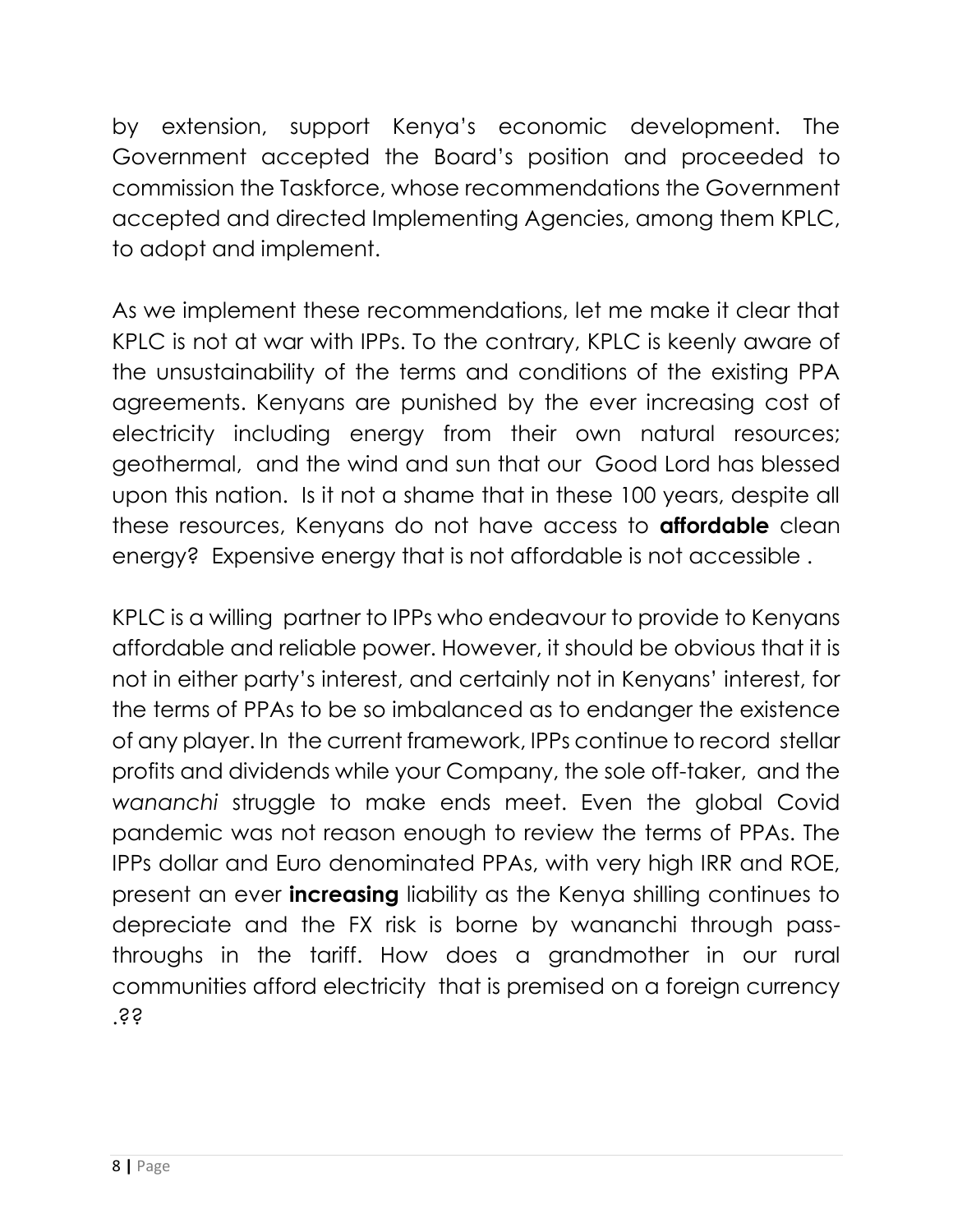# **Clearly we must come to the table to negotiate a sustainable engagement.**

It is in that spirit that the Cabinet Secretary for the Ministry of Energy last month invited IPPs to engage with Government on how to bring down the cost of power to ensure the viability of the energy sector .

Your Company's Board is fully aligned with the Cabinet Secretary's position. It would be a pity if IPPs did not take up this invitation, but it will not stop your Company's determination to see that we arrive at a fair, win-win position in so far as PPA terms are concerned. We are counting on Development Partners to address these **concerns urgently in keeping with their development mandates.**

We do not consider a genuine request for a review of the terms of a contract to be unusual , unexpected or unreasonable. As you all know, it is a common practice among genuine business partners to adjust the terms of a contract from time to time in order to sustain a viable business relationship. **It is time**! And we trust that we shall have fruitful engagements with our IPP partners .

### **Esteemed shareholders**

As a commercial entity, we serve at the pleasure of our customers.

We are therefore, enforcing the customer service charter which has clearly set timelines for service delivery for new connections, outages and billing complaints. Significant focus is being placed on improving the accuracy of our billing system by investing in a more dynamic IT system, and enhancing our internal processes.

Underpinning these are investments in our people to make them more suitable to address 21st century market requirements. We are therefore, upskilling our employees to enhance their agility when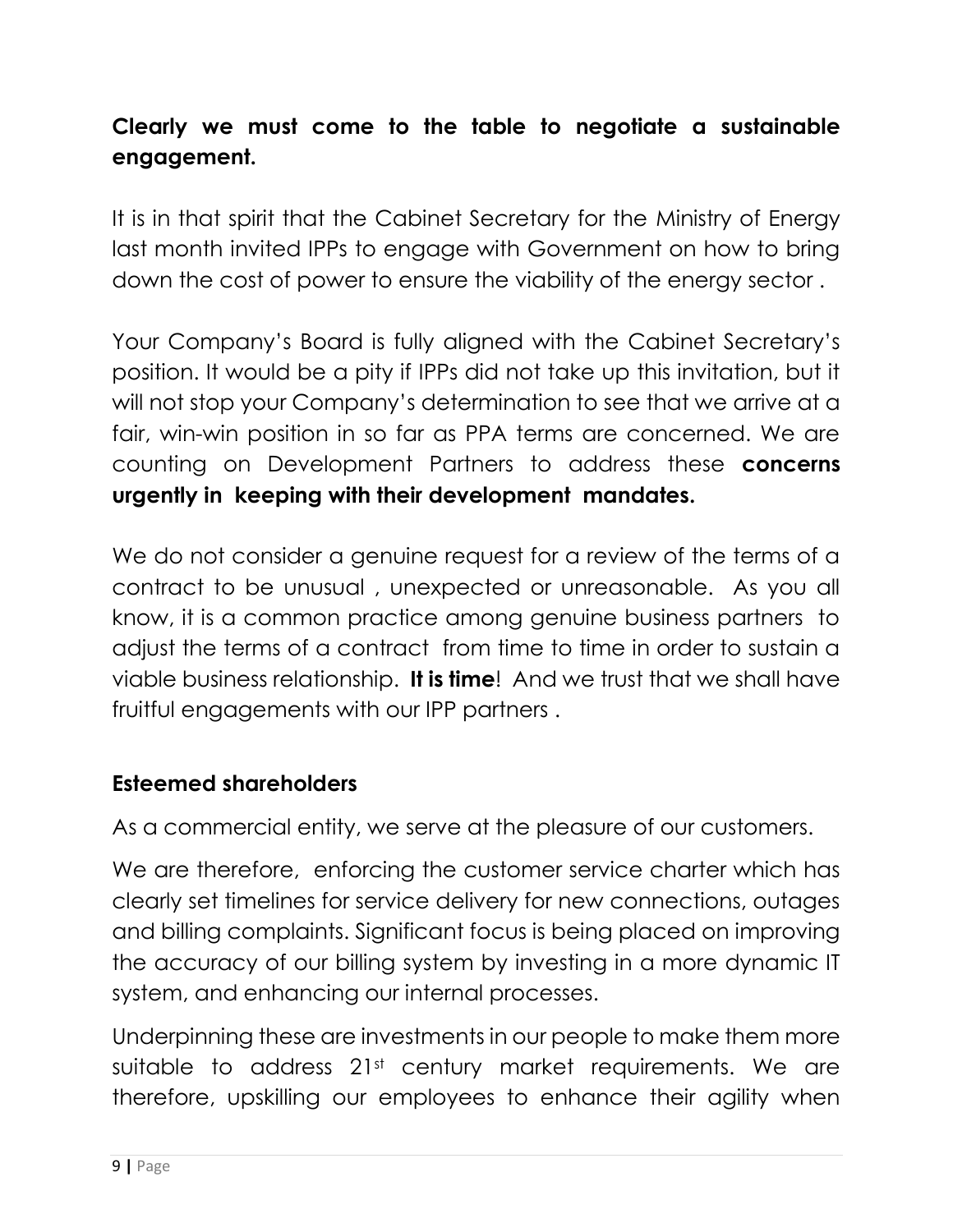handling customer concerns , and rolling out a performance management framework.

Looking into the future, Kenya Power is a resilient business with bright and promising prospects given the innovations being made in emobility, transmission and distribution, and renewable energy technology particularly in the area of storage. Green energy comprises more than 92% of the energy we dispatch, making Kenya a global clean energy leader but at a high cost which we must **reduce..** The advent of affordable storage will enable us to store energy-particularly for intermittent sources like wind and solar- for use during peak demand times, thus increasing power reliability.

We are also planning to scale our lit fibre business, in order to increase the penetration of internet connectivity across the country, with a particular focus on the rural areas. The Company's extensive fibre network presently offers dark fiber services to the country's major ISPs to facilitate the provision of internet services to the end buyer in the retail and enterprise segments across the country and in neighboring countries.

### Esteemed Shareholders

As we mobilize all efforts to launch the next 100 years, we take account of the climate change and the leadership role your company must play to safeguard our environment. To this end we shall be integrating the principles of **" People , Planet and Prosperity"** and the UN SDGs in our operations and requiring our suppliers to uphold the same principles. Kenya Power is also planning to amplify its e-mobility initiatives through partnerships, and by lobbying for the enactment of favorable laws to facilitate the importation of e-vehicles and the construction of charging stations.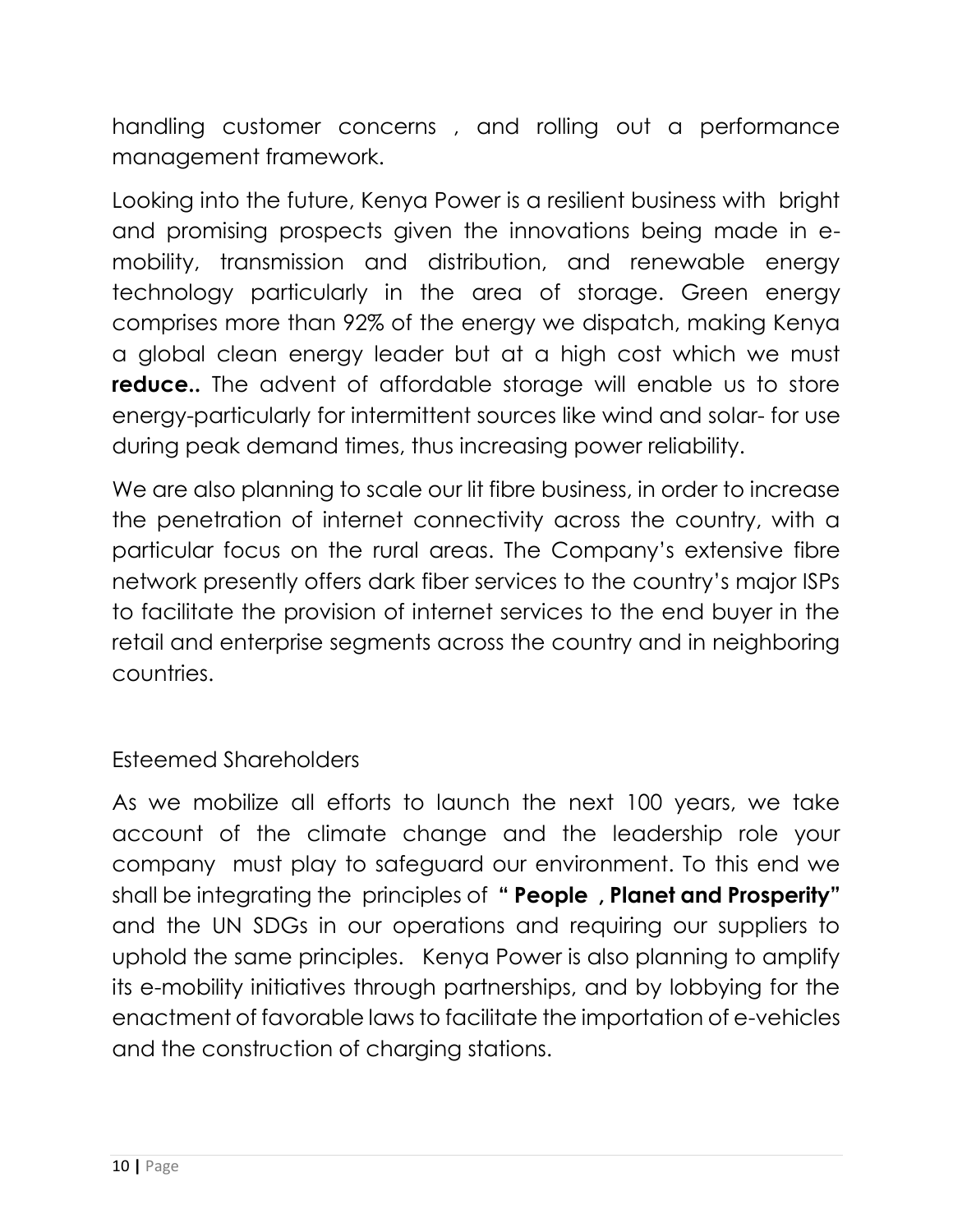As an organization, we are excited about these developments and are well positioned to take a leadership role in order to ensure and underwrite the sustainability of our business.

In closing, the journey of reforms that we have started cannot be rolled back. Our stakeholders have asked us to change, and change we will. Ultimately, Kenya Power is too important to Kenya's economy to be allowed to fail. We must rise and do what it takes to turn this Company around so that it can assume its local and regional leadership role. I want to assure you, our shareholders, that it is business unusual here at Kenya Power.

I wish to acknowledge and appreciate the immense and unequivocal goodwill and leadership that has been demonstrated by His Excellency the President as we undertake these important and transcendental reforms.

To my colleagues on the Board of Directors , we owe you a debt of gratitude. You gone far beyond the call of duty and asked what you can do for your country and not what your country can do for you. We have a difficult but noble task ahead. We have been called to serve our people and will do so for **God and Country** .It shall be well.

Kenyans , and well wishers please keep us in prayer. With God all things are possible.

To KPLC staff, I am really proud of our accomplishments this year. I fully realize and acknowledge that we owe these achievements to your hard work, devotion, and team spirit.

I would also like to appreciate the support offered by the Cabinet subcommittee on KPLC led by the Cabinet Secretary for Interior and Coordination of National Government Dr. Fred Matiangí, the National Treasury led by the Cabinet Secretary Hon. Ukur Yatani, the Ministry of